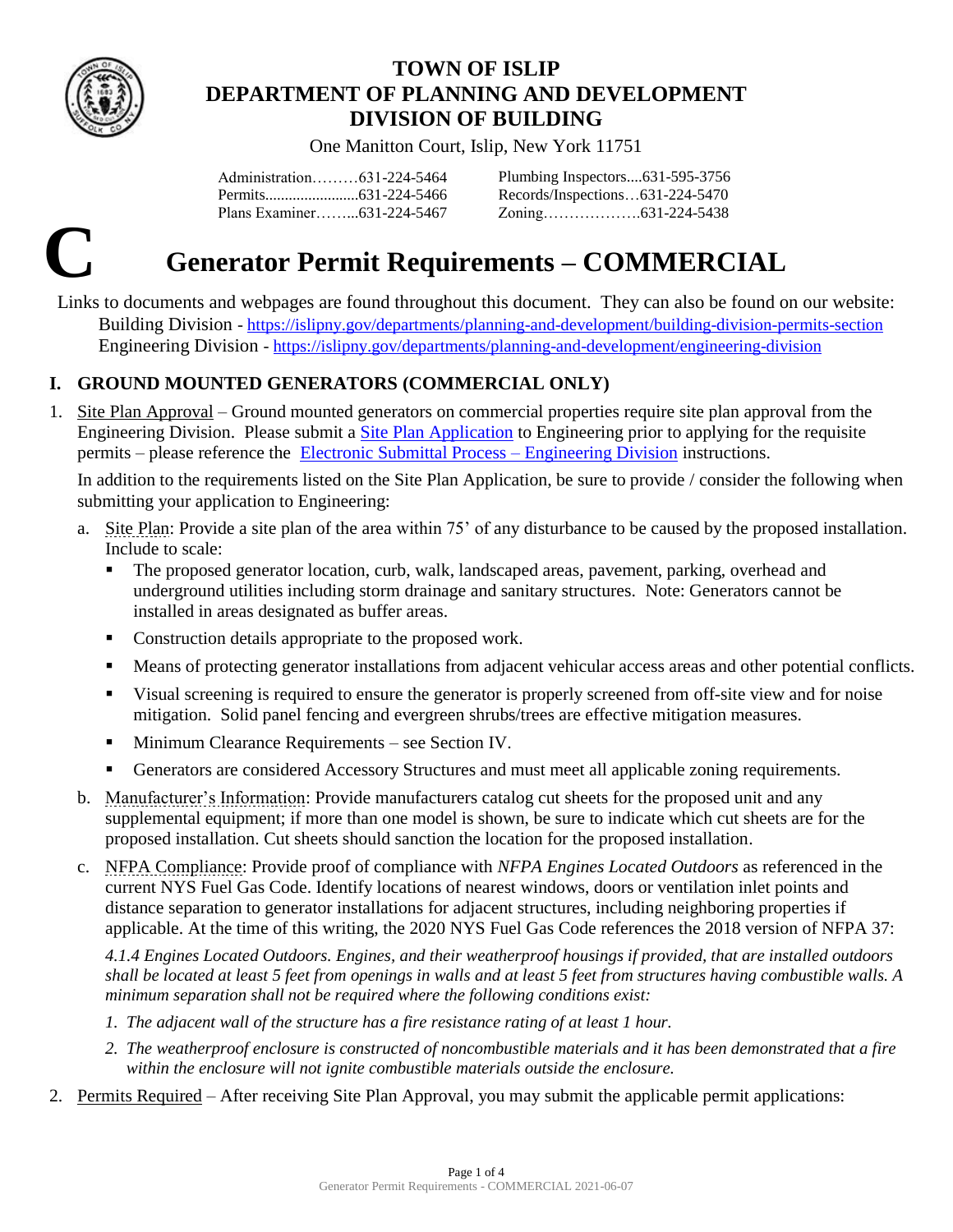- a. Building Permit Complete a [Building Permit Application](https://islipny.gov/building-division-permits-list/35-building-permit-application/file) in its entirety; if the generator is in conjunction with other construction, you can include the generator on the same Building Permit application. On the application, under *Other*, indicate whether it's a rooftop or ground mounted generator.
	- i. Provide all documentation listed under Section II, 1.a.
- b. Plumbing/HVAC Permit Follow the requirements listed on the [Plumbing/HVAC Permit Application;](https://islipny.gov/building-division-permits-list/32-plumbing-hvac-permit-application/file) in addition to the items listed on the application, be sure to provide / consider the following:
	- i. Plumbing applications must be filed by a licensed Master Plumber or licensed LP Gas Plumber.
	- ii. Gas Test/Line Repair A pressure test is required for all gas piping-check  $\mathbb Z$  if applicable.
	- iii. Generator List the number of generators being installed and check  $\boxtimes$  the applicable fuel type.
	- iv. Gas Riser Diagram drawn on Master Plumbers letterhead is required for all gas piping. The riser diagram must show details of the gas piping, connections to the generator and be labeled as new, direct replacement or existing.
	- v. Complete the information next to *"Is Propane Gas involved?"*; if yes:
		- $\circ$  If the propane company is not installing the gas piping, the TOI Master Plumber and TOI Licensed Gas Company must file separate Plumbing/HVAC Permit Applications.
		- o A Fire Prevention System Permit (Tank Installation) is also required (see below).
- c. [Fire Prevention System Permit](https://islipny.gov/departments/public-safety-enforcement/fire-prevention) (for propane installations only): *[Fire Prevention System Permits](https://islipny.gov/community-and-services/documents/fire-prevention-bureau/139-system-permit-application/file)* should be filed at the Office of Fire Prevention [\(631-224-5477\)](https://islipny.gov/departments/public-safety-enforcement/16312245477); this Fire Prevention Application can be filed simultaneously with the Building Division Plumbing/HVAC Permit Application.
- 3. Fees: The non-refundable Building and Plumbing [permit fees](https://www.islipny.gov/building-division-permits-list/49-fee-schedule-for-the-building-division-residential/file) are due at time of application, For the System Permit fee schedule, please check with the Office of Fire Prevention.
- 4. Contractors Insurance Certificates:
	- a. NYS Workers Compensation Insurance Town of Islip must be listed as Certificate Holder. Acceptable forms include NYS Form C-105.2, NYS GSI-105.2 (2/02), NYS Form U-26.3, or if exempt, signed & dated NYS Form CE-200.
	- b. NYS Disability Insurance The Town of Islip must be listed as the Entity Requesting Proof of Coverage. Acceptable forms include NYS Form DB-120.1, NYS Form DB-155, or if exempt, signed & dated NYS Form CE-200.

## *ACORD Forms are not acceptable proof of NYS Worker's Compensation or Disability benefits insurance coverage.*

5. Requirements after Permit Issuance – See Section III.

# **II. ROOFTOP GENERATORS (COMMERCIAL ONLY)**

- 1. Permits Required: Commercial rooftop generators require the following permits:
	- a. Building Permit Complete a [Building Permit Application](https://islipny.gov/building-division-permits-list/35-building-permit-application/file) in its entirety; if the generator is in conjunction with other construction, you can include it on the same Building Permit Application. On the application, under *Other*, indicate whether it's a rooftop or ground mounted generator. In addition to the requirements listed on the Building Permit Application, be sure to provide / consider the following when submitting your application to the Building Division:
		- i. Survey: An accurate survey less than 1-year old, signed and sealed by a licensed surveyor.
		- ii. Architectural Elevation Approval: Visual screening is required to ensure the generator is properly screened from off-site view and for noise mitigation. Planning Division approval is required for screening of the generators - please submit an [Architectural Elevation Review Form](https://islipny.gov/community-and-services/documents/planning-development/planning-division/960-architectural-elevation-review-form/file) to Planning for approval.
		- iii. Structural Plans: Signed and sealed structural plans are required, certifying that the roof can hold the weight of the generator(s).
		- iv. Manufacturer's Information: Provide manufacturers catalog cut sheets for the proposed unit and any supplemental equipment; if more than one model is shown, be sure to indicate which cut sheets are for the proposed installation. Cut sheets should sanction the location for the proposed installation.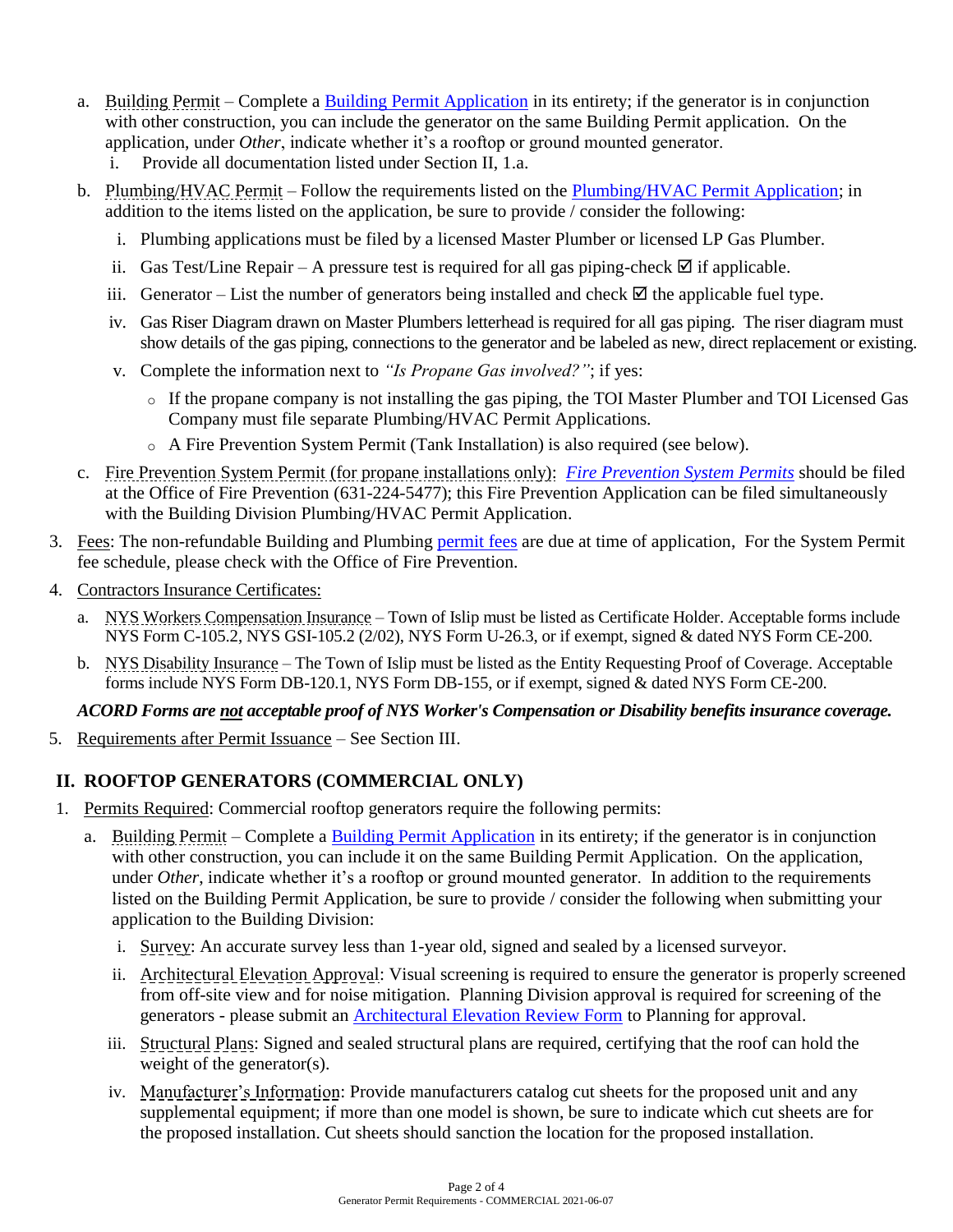v. NFPA Compliance: Provide proof of compliance with *NFPA Engines Located Outdoors* as referenced in the current NYS Fuel Gas Code. Identify locations of nearest windows, doors or ventilation inlet points and distance separation to generator installations for adjacent structures, including neighboring properties if applicable. At the time of this writing, the 2020 NYS Fuel Gas Code references the 2018 version of NFPA 37:

*4.1.4 Engines Located Outdoors. Engines, and their weatherproof housings if provided, that are installed outdoors shall be located at least 5 feet from openings in walls and at least 5 feet from structures having combustible walls. A minimum separation shall not be required where the following conditions exist:*

- *1. The adjacent wall of the structure has a fire resistance rating of at least 1 hour.*
- *2. The weatherproof enclosure is constructed of noncombustible materials and it has been demonstrated that a fire within the enclosure will not ignite combustible materials outside the enclosure.*
- b. Plumbing Permit Complete a [Plumbing/HVAC Permit Application](https://islipny.gov/building-division-permits-list/32-plumbing-hvac-permit-application/file) in its entirety and submit simultaneously with the Building Permit Application. In addition to the requirements listed on the Plumbing/HVAC Permit Application, be sure to provide / consider the following when submitting your application to Building:
	- i. Plumbing applications must be filed by a licensed Master Plumber or licensed LP Gas Plumber.
	- ii. Gas Test/Line Repair A pressure test is required for all gas piping check  $\boxtimes$  if applicable.
	- iii. Generator List the number of generators being installed and check  $\boxtimes$  the applicable fuel type.
	- iv. Gas Riser Diagram drawn on Master Plumbers letterhead is required for all gas piping. The riser diagram must show details of the gas piping, connections to the generator and be labeled as new, direct replacement or existing.
	- v. Complete the information next to *"Is Propane Gas involved?"*; if yes:
		- o If the propane company is not installing the gas piping, the TOI Master Plumber and TOI Licensed Gas Company must file separate Plumbing/HVAC Permit Applications.
		- o A Fire Prevention System Permit (Tank Installation) is also required (see below).
- c. [Fire Prevention System Permit](https://islipny.gov/departments/public-safety-enforcement/fire-prevention) (for propane installations only): *[Fire Prevention System Permits](https://islipny.gov/community-and-services/documents/fire-prevention-bureau/139-system-permit-application/file)* should be filed at the Office of Fire Prevention [\(631-224-5477\)](https://islipny.gov/departments/public-safety-enforcement/16312245477); this Fire Prevention Application can be filed simultaneously with the Building Division Plumbing/HVAC Permit Application.
- 2. Fees: The non-refundable Building and Plumbing [permit fees](https://www.islipny.gov/building-division-permits-list/49-fee-schedule-for-the-building-division-residential/file) are due at time of application, For the System Permit fee schedule, please check with the Office of Fire Prevention.
- 3. Contractors Insurance Certificates:
	- a. NYS Workers Compensation Insurance Town of Islip must be listed as Certificate Holder. Acceptable forms include NYS Form C-105.2, NYS GSI-105.2 (2/02), NYS Form U-26.3, or if exempt, signed & dated NYS Form CE-200.
	- b. NYS Disability Insurance The Town of Islip must be listed as the Entity Requesting Proof of Coverage. Acceptable forms include NYS Form DB-120.1, NYS Form DB-155, or if exempt, signed & dated NYS Form CE-200.

#### *ACORD Forms are not acceptable proof of NYS Worker's Compensation or Disability benefits insurance coverage.*

4. Requirements after Permit Issuance – See Section III.

## **III.REQUIREMENTS AFTER PERMIT ISSUANCE**

- 1. Inspections: Applicant is responsible for scheduling all **Building, Plumbing** and Fire Prevention inspections, as well as [Engineering](https://islipny.gov/community-and-services/documents/planning-development/engineering/877-inspection-process-engineering/file) Inspections for Ground Mounted Generators (see the Inspection Process handouts on our website).
- 2. Electrical Certificate: Electrical Certificates are required prior to the final inspection; please refer to the list of [Qualified Inspection Agencies](https://islipny.gov/building-division-permits-list/42-electrical-certificates/file) on our website.
- 3. Final As-Built Survey An accurate survey, signed and sealed by a NYS licensed surveyor, showing structures and site improvements upon completion of construction and site work. If this work is in conjunction with other construction, the "Final Survey" shall include ridge heights and dimensions of structures; heights of perimeter improvements (fences, walls, etc.); distances from structures and perimeter improvements to property lines; road improvements abutting the site; size and location of any installed drainage structures; final site grading;